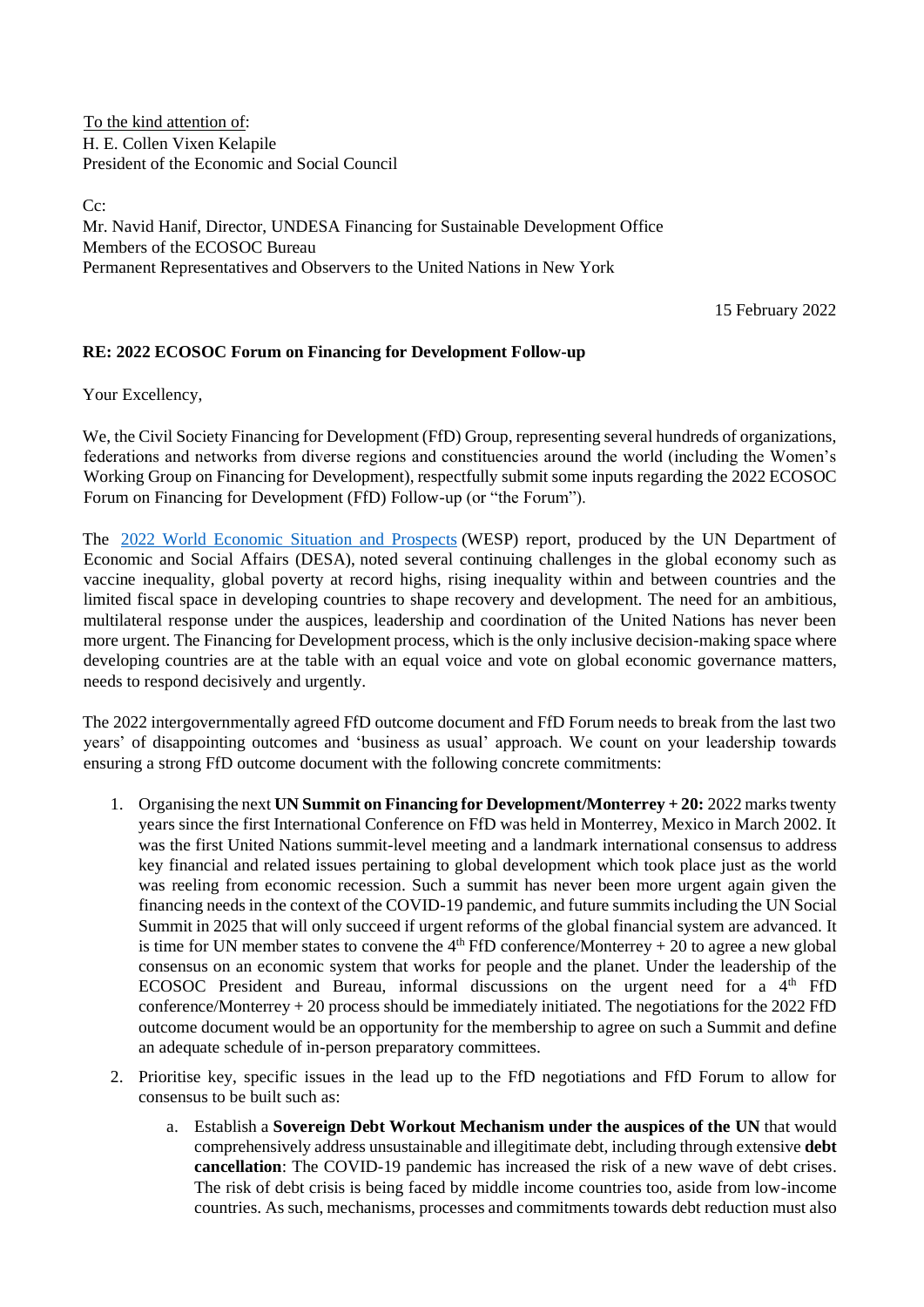include solutions for middle income countries taking into account peculiarities in their debt situation. Vital public financial resources are being allocated today to external debt repayments at the expense of domestic health, social, economic financing and climate resilient needs. It is evident that current ad-hoc international initiatives to address the debt resolution are insufficient and existing debt sustainability assessments inadequate, as they disregard human rights, gender equality or climate investment needs. The United Nations, with the core mandate to address critical global issues, and the fact that it is neither debtor nor creditor itself, is the only inclusive multilateral and democratic space that has the legitimacy and competence to discuss and agree a multilateral legal framework to prevent and address sovereign debt crises;

- b. **Establish a universal, UN intergovernmental tax body and negotiate a UN Tax Convention** to comprehensively address tax havens, tax abuse by multinational corporations and other illicit financial flows through a truly universal, intergovernmental process at the UN, with broad rights holders' participation. This becomes even more urgent considering the nature and size of the digital economy and the increasing importance of e-commerce. UN DESA's [2022 World Economic Situation and Prospects](https://www.un.org/development/desa/dpad/wp-content/uploads/sites/45/publication/WESP2022_web.pdf) (WESP) report noted that the 2021 tax deal of the OECD Inclusive Framework will only benefit a small number of developed countries and that developing countries stand to lose out. Both the Africa Group of the United Nations and the FACTI High-level Panel have called for the negotiation of a United Nations Tax Convention, and the Group of 77 have consistently called for an intergovernmental tax body to be established under the United Nations. Unless the failures of the international tax system are urgently addressed, countries around the world will continue to lose billions of public revenue dollars. This will increase the already unsustainable debt levels, worsen income and wealth inequality and undermine governments' abilities to respond to the crisis, while also decreasing the public revenue base of developing countries;
- c. Agree on a **moratorium on Investor-State-Dispute-Settlement (ISDS)** cases, removal of all ISDS provisions in all bilateral investment treaties and trade and investment agreements and **call upon WTO Members to adopt without delay a waiver** that is adequate and effective in scope, from the obligations under the TRIPS agreement for health technologies and products related to COVID-19 countermeasures. An open-ended intergovernmental working group should be established to elaborate a multilateral agreement for a coordinated and permanent suspension of Investor-State Dispute Settlement (ISDS) mechanisms in respect of claims that Member States consider concerning COVID-19 related measures. Such a working group should also advance the temporary suspension of all ISDS cases related to any sector or investment, against any Member State during the COVID-19 pandemic and during the recovery period in order to ensure that public resources are utilized for financing efforts towards addressing the many challenges raised during the pandemic;
- d. **Regulation of Credit Rating Agencies (CRAs)**: United Nations should lead on further supervision and regulation of Credit Rating Agencies (CRAs) by convening a universal, intergovernmental Commission under the ECOSOC with a timeline to examine needed international institutional innovations, including in the UN, required to correct and avert the adverse impacts of CRAs on international finance. In addition to looking at the adequacy of CRAs rating methodologies and possible bias in its implementation that undermine developing countries' access to capital markets, CRA regulation would also need to focus on issues such as addressing conflicts of interest, promoting alternative structures to avoid quasi-monopolistic market dynamics, and tackling excessive reliance of investors on ratings. Such a commission should also further study recommendations such as establishing a United Nations observatory of credit rating service providers suggested in 2013 by then UN Secretary General and establishing an international credit rating agency at the UN that could counterbalance the influence of private credit rating agencies. CS FfD Group's submission on CRAs can be accessed here:<https://csoforffd.org/2020/12/03/submission-on-credit-rating-agencies/>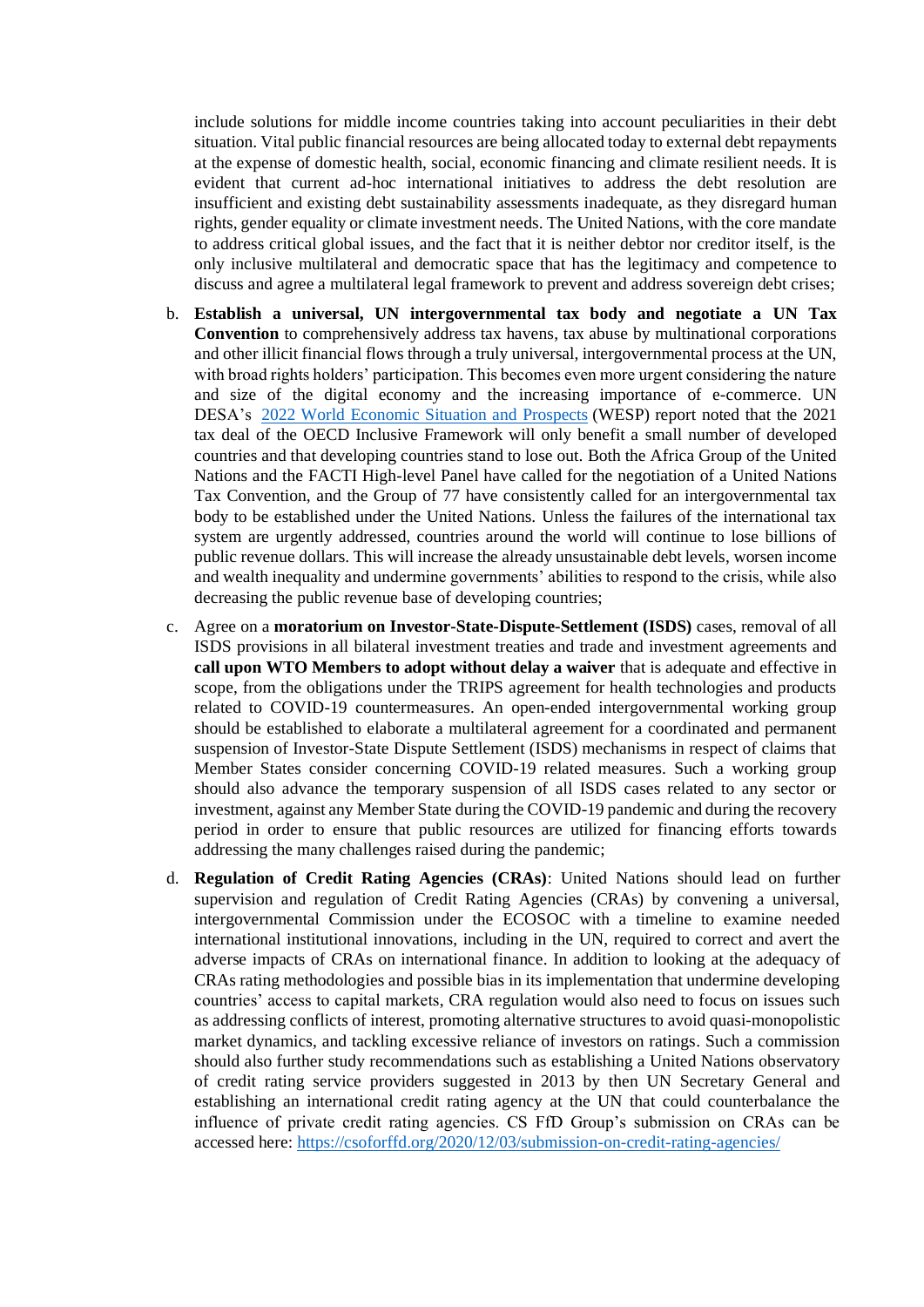A series of focused formal and informal meetings on each of these issues could be organized by the President of ECOSOC through mechanisms such as 'Friends of Chair' groupings to ensure progress is urgently made on these specific tracks. Adequate space should also be provided in the programme of the FfD Forum on these specific issues in the context of this crisis rather than the broad FfD thematic chapter discussion that is the norm.

- 3. Additional thematic proposals for the 2022 FfD Forum:
	- **Review development outcomes of public-private-partnerships, blended finance and other financing mechanisms established to promote a 'private finance first' approach to infrastructure and public services.** The COVID-19 pandemic has provided a stark reminder of the importance of universal, timely, affordable, gender-responsive, high quality and accessible public services, as well as sustainable infrastructure. The inadequacy of development models that prioritize private profit that fails to fulfil public needs and enables excessive profiteering out of humanitarian emergencies and disasters has been greatly exposed. The FfD Forum should be the place to downgrade private finance as a source of financing for development and reaffirm the centrality of public policies and investments.
	- Accelerate the implementation of the official development assistance (ODA) commitments to **fulfil and exceed the 0.7% target for ODA in the form of unconditional grants.** As the ambitions of the Agenda 2030 are further away, it is vital that the long-standing commitments to delivering international development assistance, including ensuring quality and effectiveness, are realised and secure commitment to make up for the shortfall in unfulfilled targets in the past years in addition to future targets for ODA flows. Concessional finance plays a key in role in supporting Partner Countries on their way back from the COVID-19 pandemic induced crises without incurring in additional debt burden. Urgent action is needed by the global community to fund multilateral initiatives to support global vaccine campaigns. Donors should not report the COVID- 19 excess vaccine doses donations as ODA so as not to reward unfair practices that led to massive vaccine appropriation by rich countries in the first place.
	- Assess systemic risks posed by unregulated or inadequately regulated financial sector **instruments and actors:** This includes regulation and supervision of Credit Rating Agencies (see above), a global regulatory framework for the asset management industry and a global agreement on the importance of capital account management. Further consideration must be given to the report of ["The Commission of Experts of the President of the UN General Assembly on Reforms of the](https://www.un.org/en/ga/president/63/pdf/calendar/20090325-economiccrisis-commission.pdf)  [International Monetary and Financial System"](https://www.un.org/en/ga/president/63/pdf/calendar/20090325-economiccrisis-commission.pdf) that was established after the 2008 global financial crisis and many of their recommendations remain relevant today. There is also a need to scale-up fiscal reserves possibly available to developing countries to a level commensurate to their needs for equitable and adequate COVID-19 recovery, either by proceeding to a new allocation of Special Drawing Rights (SDRs) and/or by establishing mechanisms of rechannelling of unused SDRs from developed to developing countries that would preserve their unconditional nature. The distribution of SDRs reproduces the inequalities of the global financial system, as they are allocated in proportion to IMF members' quotas, and therefore they are heavily skewed towards rich countries.
	- **Global technology assessment mechanism at the UN:** As the UN, governments and institutions grapple with the governance of digital technologies, there is an urgent need for broad, transparent, inclusive, accessible and participatory deliberations on the current and potential impacts of these technologies on the environment, the labour market, tax policy, livelihoods and society. The global COVID-19 pandemic has exposed the extent and further exacerbated the digital divide – the everwidening gap in access to digital technology and infrastructures between the North and South, between men and women across the world, and between urban and rural communities within countries. There remains a huge vacuum in member state-led governance of digital technologies that needs to be addressed with a sense of urgency to assert the mandate of inclusive multilateral institutions over corporate interests and to protect human rights. Governance of digitalisation is key in curbing the widening digital divide and contribute towards the vision of the 2030 Agenda for Sustainable Development to Leave No One Behind.
	- **Ensure fiscal space and scale up international cooperation for decent jobs creation and universal social protection in line with SDGs and ILO standards:** National and international support for